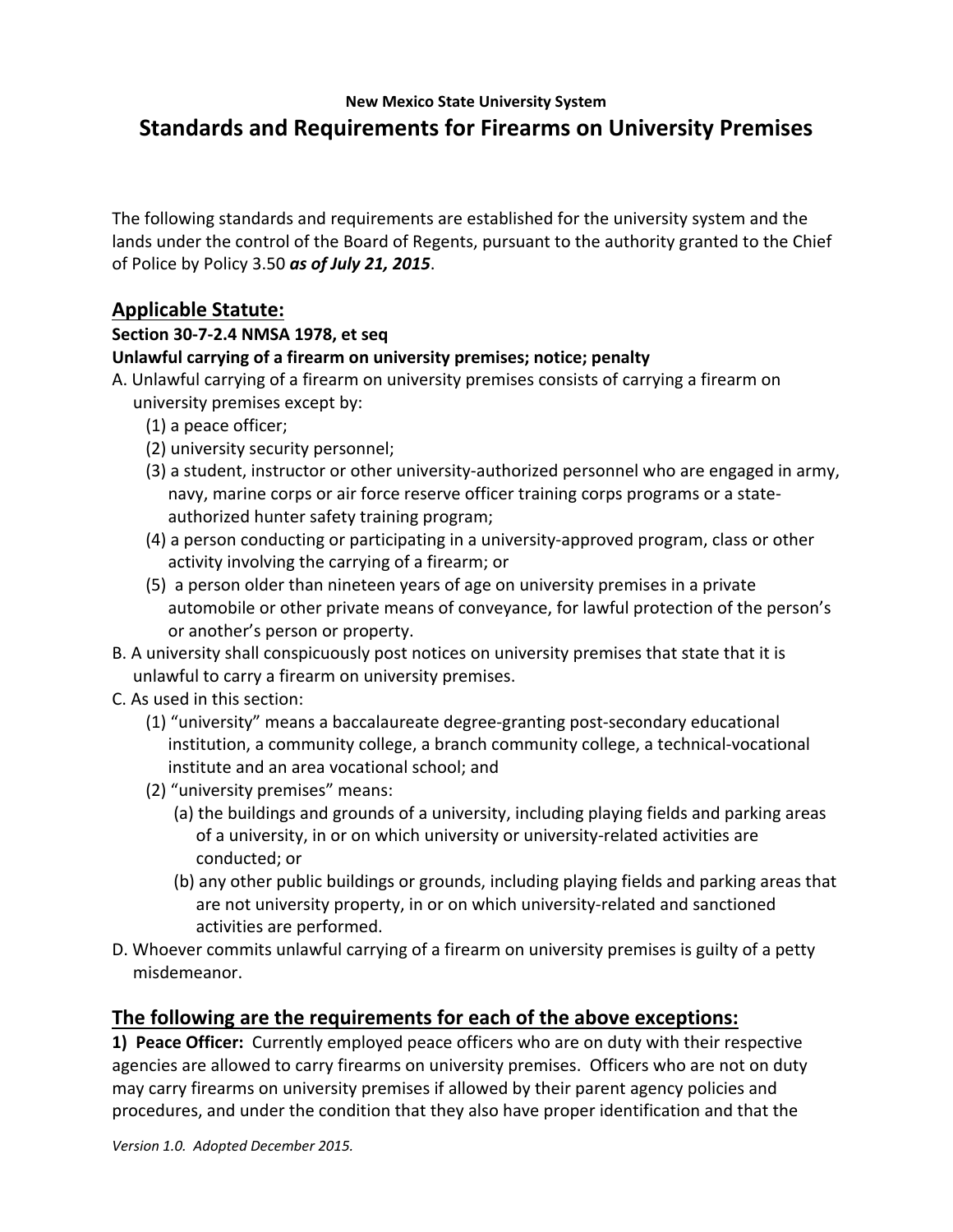firearm remains concealed at all times. Off‐duty officers attending special events are encouraged to check‐in with the police event supervisor prior to entering. Off‐duty officers who are living in campus housing must obtain approval from both the NMSU Housing and Residence Life Director and the NMSU Police Chief prior to being allowed to keep a firearm in the residence.

**2) Security Personnel:** Only security personnel employed by the university are allowed to carry a firearm on campus, and only when they are on duty, reporting for duty, or leaving duty. Security personnel may only carry a firearm if they have successfully completed a background check conducted by the NMSU Police Department, psychological exam, medical exam, and firearms training program (as specified by the NMSU Police Department). Security personnel authorized to carry a firearm must complete at least 4 hours of refresher training each year, and must qualify with the firearm annually. Only university-authorized firearms may be carried by security personnel. Any discharge of a firearm while on university premises (outside of designated training) must be immediately reported to the NMSU Police Department. Security personnel who are living in campus housing must obtain approval from both the NMSU Housing and Residence Life Director (or the appropriate facility supervisor if not part of campus housing) and the NMSU Police Chief prior to being allowed to keep a firearm in the residence.

**3) Classes, Hunter Safety Programs, and ROTC programs**: Any classes, hunter safety programs, and ROTC training involving the use of a firearm(s) on university premises must be registered with and approved by the university prior to being conducted. The instructor will be required to submit a firearm safety plan for review and approval prior to the event being approved. The safety plan shall include measures that will be taken to ensure firearms and ammunition are controlled at all times, the names of the individuals who will be responsible for supervision, the ratio of students to instructors/safety officers (may not exceed 6:1), emergency procedures that will be followed in the event of an injury or accidental discharge, and locations of any live firing. Any discharge of a firearm while on university premises (outside of designated training) must be immediately reported to the NMSU Police Department.

**4) University‐approved programs, classes, or other activities involving the carrying of a firearm:**  In order to be considered approved by the university, programs, classes, and other activities involving the carrying of a firearm must be registered with and approved through the Department of Campus Activities, with approval by the NMSU Chief of Police. Academic classes involving the use of a firearm must also have the approval of the Provost or Vice President for Academic Affairs of the particular campus. Other programs sponsored by the university must also have the approval of the appropriate Dean, Director, or Vice President overseeing the sponsoring unit. All programs and activities must submit a safety plan for approval by the Chief of Police, and participants may only have a firearm on university premises immediately prior to, during, and immediately after the authorized activity. Firearms may not be possessed in other parts of university premises except as necessary for transportation to and from the authorized activity. During transportation to and from the activity, the firearms shall be unloaded and locked inside approved containers. All participants shall undergo a fingerprint background check conducted by the NMSU Police Department prior to being allowed to bring a firearm onto university premises for the purpose of participating in authorized university activities, and may